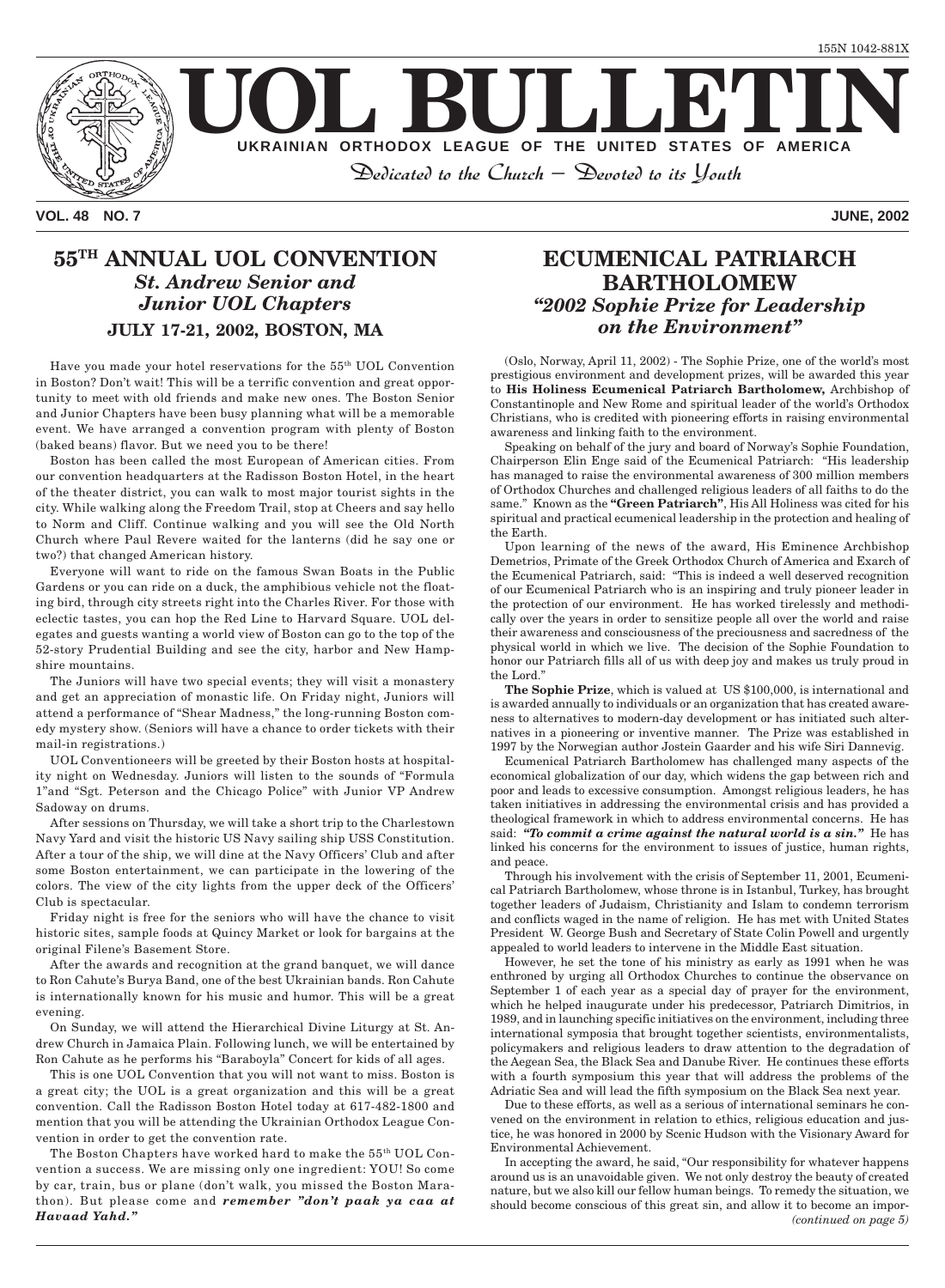UOL BULLETIN—The official publication of the Ukrainian Orthodox League of the United States of Non-member subscription rate - \$20.00 Canada - \$20.00

| Daria A. Pishko   | John Meschisen         | Dr. Stephen Sivulich   | <b>Father John Harvey</b> |
|-------------------|------------------------|------------------------|---------------------------|
| UOL President     | Jr. UOL President      | UOL Bulletin Editor    | <b>UOL Bulletin</b>       |
| 64 Coleman Avenue | 140 Sutherland Road    | 206 Christopher Circle | Spiritual Advisor         |
| Chatham, NJ 07928 | N. Attleboro, MA 02760 | Pittsburgh, PA 15205   | 74 Harris Avenue          |
|                   |                        |                        | Woonsocket, RI 02895      |

Special Assistant - *Alice Sivulich,* 206 Christopher Circle, Pittsburgh, PA 15205 Sr. Staff Writer - *Elizabeth Mitchell,* 46 Lexington Court, Carnegie, PA 15106 Staff Writer - *Joshua Oryhon,* 17 Western, 3rd Floor, Albany, NY 12203 Distribution - Sts. Peter and Paul Chapters, Carnegie, PA

*UOL Bulletin*—Published seven times annually - September, October, November, January/February, March, April, and June.

**The absolute deadline for each monthly issue is the 5th of the prior month. Photos will not be returned unless accompanied by a self-addressed stamped envelope.**

**Note to Contributors: All articles submitted to the** *UOL Bulletin* **must be in 12 point Times New Roman (font), or typed and double spaced in 12 point type. Articles may be submitted via e-mail attachments.** The editor reserves the right to condense any material submitted. Material cannot be returned.

Advertising rates: Please inquire through editorial offices.

# **DID YOU KNOW...**

#### **FATHER PAUL JAGNISZ TO REV. HEIRMONK PHILIP**

We knew him as "Seminarian Paul", and then "Father Paul", and now "Father Philip". Fr. Paul Jagnisz, Rochester, NY, was tonsured monk with the new name "Fr. Philip" in Sts. Peter and Paul Parish, Carnegie, PA on April 20, 2002. The tonsuring service was sponsored by the Pittsburgh Deanery and performed by Metropolitan Constantine with the assistance of monks Fr. Petarine and Fr. Joshua.

Fifty members of the Rochester parish traveled to Carnegie to participate in the tonsuring. Fr. Steve Repa, Sherri Walewski, Harry and Eva Bunio and other helpers prepared a luncheon. Elizabeth Mitchell served as a greeter.

The entire UOL extends prayerful best wishes to Fr. Philip, his parish, and the Rochester UOL Chapter.

#### **GRETCHEN REINHART GOES TO MEDICAL SCHOOL**

Gretchen Reinhart, a member of Sts. Peter and Paul Sr. UOL, Carnegie, PA will begin medical school at the University of Pittburgh this Fall.

Gretchen was a recipient of an L.S.S.K. Scholarship and graduated from Carnegie-Mellon, Pittsburgh PA in 2001 with University Honors and College Honors in the Mellon College of Science. She was elected to Phi Beta Kappa and Phi Kappa Phi (national academic honoraries).

She is currently conducting cancer research as a Post Baccalaureate Intramural Research Training Awardee at the National Cancer Institute, Washington, DC.

Gretchen is the daughter of Terry and Bonnie Reinhart of Carnegie, PA.

#### **DAVID SKOCYPEC GRADUATES SUMMA CUM LAUDE**

David Skocypec recently graduated from Wentworth Technical Institute with a Bachelor of Science Degree in Computer Engineering with Highest Honors.

David is employed as Lead Applications Engineer in the Integrated Audio Devices Group with Analog Devices, Boston, MA.

He is the son of Emil Skocypec, UOC Consistory Treasurer and Property Manager, and Shirley Skocypec, UOC Bookstore Manager.

#### **MELISSA HALUSZCZAK PURSUES AN MBA DEGREE**

Melissa haluszczak is currently working on a Master of Business Administration Degree with the University of Phoenix. This is a very innovative approach to graduate study because all classes, course assignments, team projects and class discussions are on-line—via computer internet.

Melissa earned a BA in Political Science and Eastern European Studies from the University of Pittsburgh, and a Paralegal Certificate from Duquesne University.

She is an active member of Sts. Peter and Paul Parish, Carnegie, PA.

### **UOL BULLETIN DEADLINE**

*The deadline for each edition is the 5th of the prior month: September, October, November, January/February, March, April, and June.*

# **PRESIDENT'S COLUMN** *Daria A. Pishko*

Dear Brothers and Sister's in Christ, Glory to Jesus Christ!

I hope you are all concluding another successful year of UOL activities and will be anxious to share the details of your accomplishments at the 55th Annual Convention. I know that the 55th Annual UOL Convention Committee has been working hard to provide wonderful accommodations, some interesting events and an opportunity for you to visit the historic sites in the city of Boston over the course of your stay. I'm sure their article in this month's issue will give you all the details you need to know and I hope you'll be inspired enough to bring your

family and friends to visit the UOL's northeastern-most Chapter.

The duties of the Executive Board are coming to a quick conclusion with our fourth Board Meeting scheduled to be held Saturday, June 1 hosted by Ss. Peter & Paul's Senior UOL in Palos Park, Illinois. We're anxious to visit Palos and to begin sharing our enthusiasm about their bid to host the 56<sup>th</sup> Annual UOL Convention in 2003. We'll be wrapping up all the last minute details for July and finalizing our convention agenda. I hope we'll be offering a format conducive to constructive and creative deliberations.

As a recap of this year, I would like to mention how much I truly enjoyed meeting a large number of UOL members through my travels.

• It was great to visit Youngstown in September for our first Executive Board Meeting and touch base with many of the chapter members we seldom get to see at convention. We hope that they too may consider hosting a convention in the near future.

• In October, I was pleased and proud of the many UOL members who represented their parishes as delegates to the 16<sup>th</sup> Sobor and especially those who were elected to leadership positions of our Church.

• In November, I had the opportunity to "cut the rug" with the members of the Clifton Chapter at their Veteran's Day Dance which successfully raised over \$6,000 for the Children of Chornobyl Orphanage that our UOC of USA is sponsoring and the IOCC September 11 Relief Efforts.

• In December, I visited Holy Trinity Parish in Trenton, New Jersey to speak with them about organizing a UOL Chapter. I've heard that they've reactivated their Sisterhood thus far and hope their Chapter will be next. Perhaps we'll have some positive news prior to convention. I was also able to visit the Ss Peter and Paul Parish in Wilmington, Delaware in December. They too are going through a reactivation period. I hope their Chapter will also reorganize in the next year.

• January's activities included the Annual Malanka sponsored by the Holy Ascension UOL Chapter in Maplewood, New Jersey —always a good time and this year included our friends from the Clifton Chapter! During a brief visit to Florida, I was also able to attend Liturgy at the Protection of the Mother of God Parish in Dover, Florida and to speak with Archimandrite Anastasije regarding his growing parish. It seems there may be an opportunity for the UOL there sometime in the future. Father Michael Petlak serves Florida St. Michael's parish in St. Petersburg, Florida. I was also warmly welcomed by their parish family. Although they were not familiar with the UOL, we hope to increase our outreach to parishes such as these in the future. January's travels concluded with a visit to the Holy Ghost Parish in Coatesville, Pennsylvania to speak with them regarding the formation of the Senior UOL Chapter. I was pleased to learn that they held their organizational meeting in February, elected their slate of officers and are off and running with a list of activities. I look forward to seeing them represented at the convention in July.

• The Senior UOL Chapter in Boston hosted our Executive Board Meeting in February. It was great to meet many of the convention committee chairs and have a chance to get to know them before the flurry of activity begins in July. It was great to have the Junior Board meeting the same weekend and to spend some time with the Junior Board members. I hope that we may coordinate our meetings again in the future.

• In March I attended "Summit 2002" a meeting of Ukrainian organizations in Diaspora which was called by the Ukrainian Engineers Society of American to discuss the topic of getting youth to participate in Ukrainian organizations. There were over 60 attendees representing Ukrainian professional, cultural, religious and political organizations such as the Ukrainian Engineers Society, Ukrainian Medical Association, Ukrainian National Association, the Ukrainian Institute, the Ukrainian Women's League, CYM, Plast, the Shevchenko Scientific Society, Children for Chornobyl Relief Fund, and various Ukrainian Business and Professional chapters. There were also participants from a number of Ukrainian Student clubs from various universities. It was interesting to learn that we share many of the same issues in obtaining the commitment and participation of volunteers and that there may *(continued on page 4)*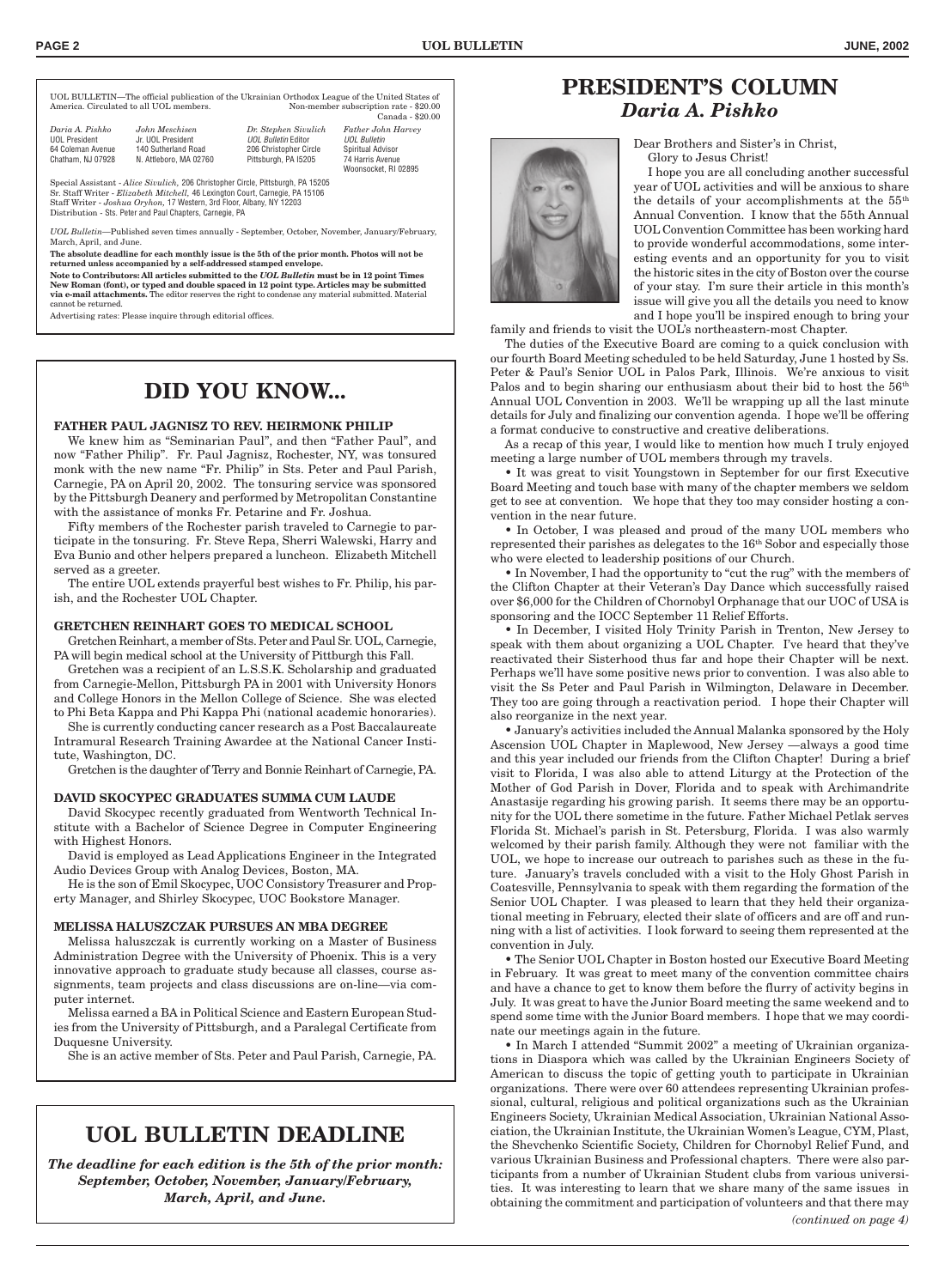# **JR. UOL PRESIDENT'S COLUMN** *John D. Meschisen*

Christ is Risen!

He is Truly Risen!

What a sad sad day this is, my final article. I must admit I have not been looking forward to this. But as with everything, all good things must come to an end. I will lament more later, but first let's tie up some loose ends, shall we?

All chapter progress reports should have been submitted by April  $30<sup>th</sup>$ , so if those aren't in yet, let's get moving on those.

Also every chapter should have undertaken a "Heavenly Treasures" Yard Sale, and all money earned should be forwarded to our enchanting Financial Secretary, Natalie Beck.

Every chapter should have received raffle tickets, and those should be sold and sent back to our esteemed V.P., Andrew " I'm extremely tall" Sadoway. The raffle will be held at the Banquet and Ball on the Saturday of the Convention

It is unbelievable to think that the annual UOL Convention is already upon us, but it is already next month. I hope everyone has begun if not finished making their travel plans to come to good ole Bean Town. I know that Mrs. Kondratiuk and the rest of the gang are going to put on quite an extravaganza.

I would like to extend heartfelt and sincere thanks to the Consistory for letting the Jr. National Board stay in the seminary for our meeting which was held the weekend of St. Thomas Sunday. It was a blast!

Well, to the best of my knowledge all ends are tied, and all reminders have been given. As this is my last article and as I write this I feel a glisten in my eye.

It has been a pleasure writing these thrilling articles for your reading pleasure, and I hope they have not been exceedingly boring or tedious.

I hope to see everyone in Boston in July.

OK, enough is enough, I'm done, finished, the final horn has sounded, the corpulent mistress has serenaded.

Signing off for the final time, I will always remain through Christ, most affectionately yours,

John D. Meschisen

### **MEET THE JR. UOL EXECUTIVE BOARD**



*ANYA PRIESTER, Corresponding Secretary*

My name is Anya Priester and I am the Corresponding Secretary of the 2001-2002 Junior Ukrainian Orthodox League National Board. I am seventeen years old and I am a

Junior at Wayland High School in Wayland, Massachusetts. I have been the Jr. UOL Chapter President at St. Andrew's parish, Boston, for several years, but this is my first year as a national officer.

In school, I enjoy history and classical literature the most. I also enjoy ceramics. In the spring, I play on my school's lacrosse team, I run track in the winter, and I am on the rowing team in the fall. I am also a student council representative at my school, and I am secretary of the junior class of 2003. I am also an officer of the French Club at school.

So far, I have really enjoyed my time as a national board officer. We have a great board and I am excited about the rest of the year.

*And think not you can direct the course of love, for love, if it finds you worthy, directs your course.*

 *When you love you should not say, "God is in my heart," but rather, "I am in the heart of God."*

*– (Kahil Gibran, The Prophet)*

### **PALOS PARK JUNIORS** *Participate in Cultural Awareness Week*



*Clockwise from top left: Jeff Selmeister, Ryan O'Connor, Kate Percak, Christina Cucci, and Amy Gorchos*

In honor of Cultural Awareness Week, Oak Lawn Community High School in Oak Lawn, Illinois dedicates a program open to its students in order to promote embracing diversity. This *"Global Society Festival"* gives students the opportunity to represent a vast variety of ethnic countries through various activities. Throughout the first week of March the high school students attended seminars regarding cultural diversity and even a culturally based instrumental presentation. Another day included students performing ethnic songs and dances for their peers to demonstrate their heritage. Students sang in foreign languages and also danced traditional and modern style dances along with their cultural music. Among these performances were Filipino, Latin, Arabian, and Irish dances. However, the most awaited performance was that of the Ukrainian dancers. "It was amazing to see how much people don't know about the background of Ukraine. The kids really seem to listen attentively and whole-heartedly when we explain about the Ukraine Famine of 1932- 33. Then, they turn into a very spirited audience when the dancing begins," said Ukrainian performer, Christina Cucci of Sts. Peter and Paul Parish, Palos Park, Illinois.

"This program's intent was originally to inform people of other cultural customs and traditions, while also providing them with a little entertainment too, but it has become so much more," claimed the Global Society Festival Coordinator, Mrs. Mary Egan. This year the Ukrainian performers, Katrina Percak and Amy Gorchos, performed a self-choreographed soft ballet melody. Christian Cucci sang the traditional Ukrainian lyrics to a liturgical prayer. Later, the dancers gave a riveting performance by dancing to a Ukrainian folk song accompanied by male dancers, Ryan O'Connor and Jeff Selmeister and vocalist, Christian Cucci. "I began Ukrainian dancing at around age five at my church and I've always loved to be involved in experiencing other Ukrainian traditions as well. I'm not even Ukrainian myself. In fact, the only Ukrainian out of all of us is Katrina Percak, and she is so thrilled that my church was kind enough to help her seek out her own heritage. Her smile on stage is so very genuine, because her Ukrainian grandmother is always in the audience smiling right back—as proud as can be. To me, that is what the Global Society Festival is all about—getting to know more about other cultures and being proud of who you are.

Christina Cucci

Jr. UOL Chapter, Sts. Peter and Paul Church, Palos Park, IL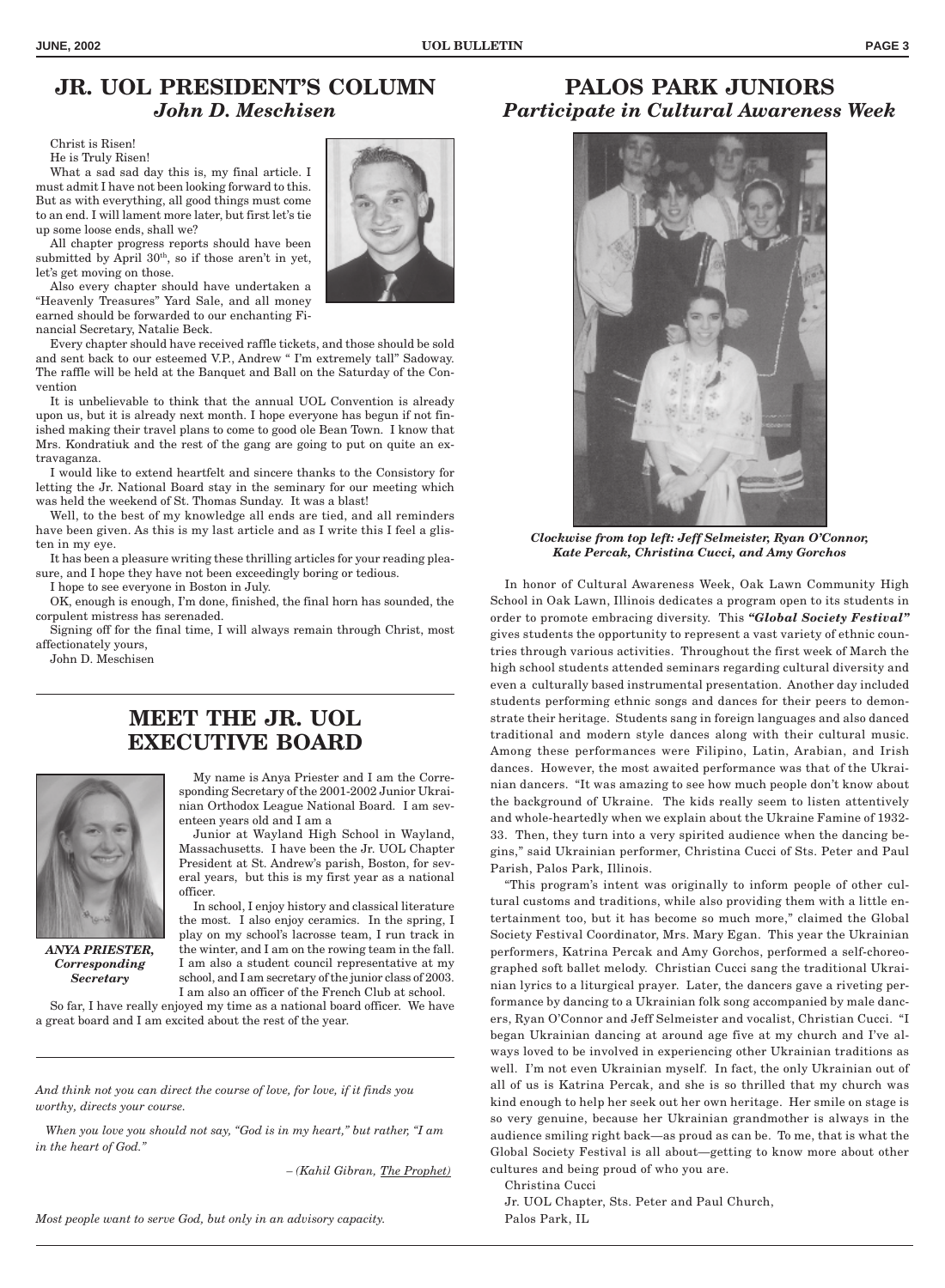#### **PRESIDENT'S COLUMN**

*(continued from page 2)*

be many synergies available from continuing the dialog among the organizations. The sponsors were to complete a summary of the deliberations for distribution to all participants that I hope to be able to share with you at the convention. I managed to attend Divine Liturgy in South Bound Brook on the Sunday that concluded the Lenten Retreat sponsored by the Young Adults Committee. I understand that the program was quite enriching and wished that I would have been able to attend myself, but unfortunately the Summit and the Retreat were being held at the same time. None the less, it was good to see the participants that did stay over until Sunday and to hear their comments first hand. I hope that the Lenten Retreat will continue in the future as a result of the positive feedback.

• In April, I was pleased to attend Divine Liturgy in Lyndora, Pennsylvania and to speak to the parish members at a luncheon that was hosted by the Senior UOL Chapter. Again it was great to see many of the Lyndora UOL members whom we haven't seen at convention in a while, such as Helen Boss, Karen Sheptak and Victor Pawluk. I'm hoping that my update to the parish regarding UOL and its activities will encourage new members to join and to attend the convention in July.

My thanks to all of the chapters, parishes and Spiritual Advisors, particularly Father Charles Baxter, Father Arkady Mironko, Heiromonk Swiatoslav, Father Paul Hrynyshyn, Father Oleh Hucul, Archimandrite Anastasije, Father Michael Petlak, Father Gregory Czumak, Archimandrite Andriy, Father Volodymyr Zelinsky and Father Stefan Zencuch, who so warmly welcomed me during my travels. I hope that I was able to inspire the chapter members and parishioners half as much as I myself am inspired by the opportunity of meeting and getting to know each and every one of the them.

I would also like to take this opportunity to publicly thank all of the members of the Executive Board for their work and cooperation over the course of this year. I hope that the chapter members and their convention delegates will agree with me in saying that the dedication and devotion that this Board has exhibited is most appreciated and vital to the growth of the League.

I look forward to seeing many of you in July so that we may join together, under the Protection of the Mother of God and guided by the Holy Spirit to chart a course of action for the Ukrainian Orthodox League to support the growth and strengthening of our Holy Ukrainian Orthodox Church. Until then, I remain,

Yours in Christ's love, Daria A. Pishko President



# **PALOS PARK JR. UOL CHAPTER**



*Sts. Peter and Paul Parish, Palos Park, Illinois held their Annual Malanka in January. The junior chapter girls show what they can do with their "dancing boots".*

# **BOSTON JR. UOL CHAPTER UPDATE**

The Boston Jr. UOL Chapter has been working hard all year to organize and to raise money for the Annual Convention which we are hosting in Boston this summer.

We hosted a meeting of the national board in February, where we had a chance to plan our convention with the national Jr. UOL officers. We also held two "Bingo" events in our church hall after Liturgy. Both were very successful and seemed to be nice occasions to bring together different generations in our parish community.

Our chapter has also participated in several charity events this year. Members of our chapter visited the Shattuck Shelter for homeless people in Boston this winter, where we spoke with residents at the shelter about their life's experiences. We then served dinner to all of the residents. We also collected and donated blankets and clothes to the homeless men at the shelter.

We are very active within our church. Of our twelve chapter members, several sing in the church choir or are altar servers. We served several coffee hours, the profits of which will help defray the costs of the 55<sup>th</sup> Annual Convention. On our feast day of St. Andrew, we recognized our Sunday School Teachers for all their dedicated work. On Mother's Day and Father's day, we honored the women and men of our church with small gifts.

We are planning a car wash for early summer at our parish. Finally, we are very excited to host the Convention in July 2002 and hope that many of you will decide to come and experience our historic city and many exciting and spiritual events surrounding the Convention.

Anya Priester Chapter President

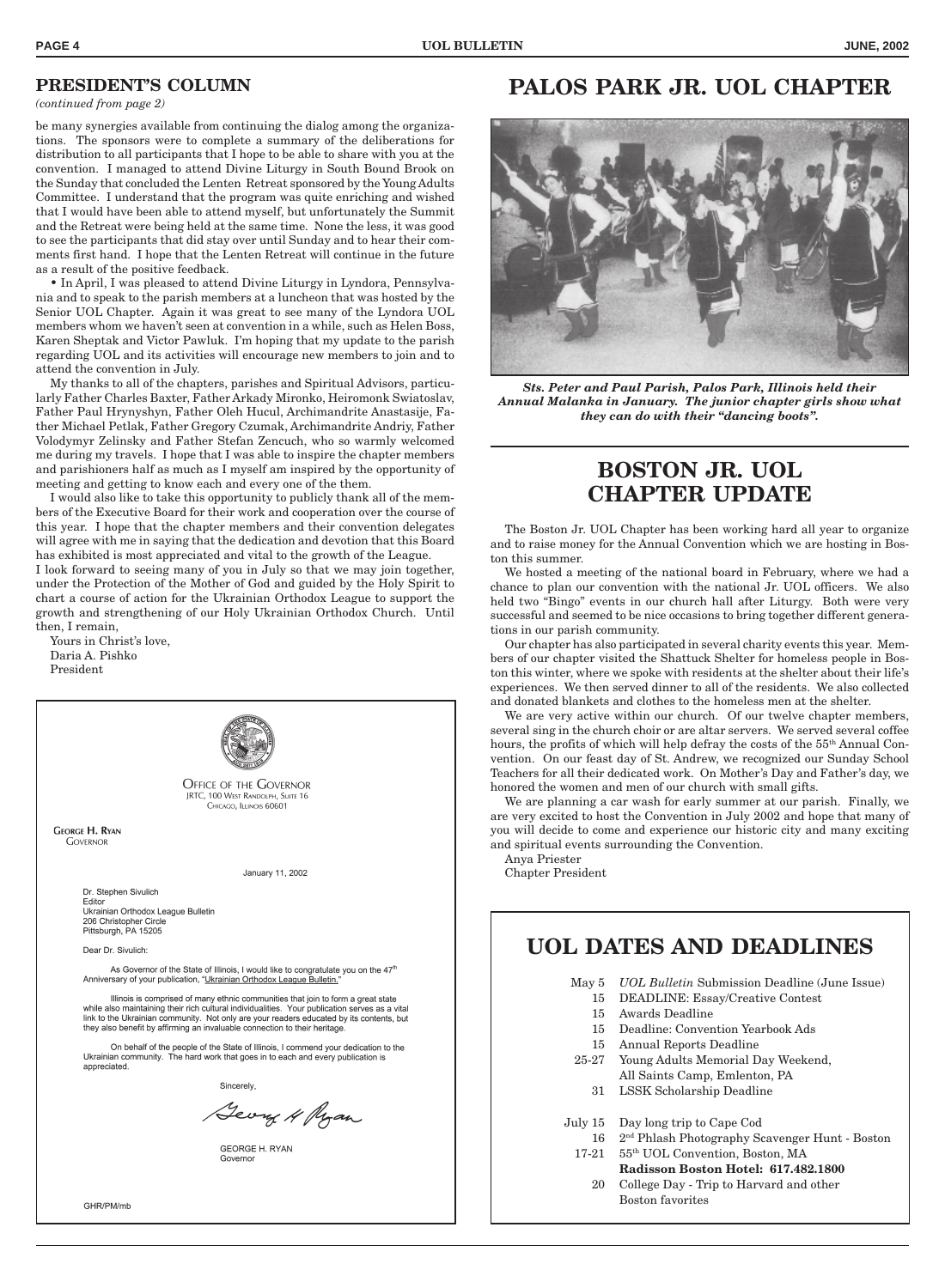#### **UOL ANNUAL FUND DRIVE 2001-2002** *THANK YOU TO ALL DONORS!*

The Ukrainian Orthodox League would like to sincerely thank the following people for "Ensuring the UOL's Future" by contributing to The UOL Annual Fund Drive:

#### **UOL PROJECTS**

Michael and Dareen Jogan, Michael and Michele Kapeluck, Rev and Mrs. Hrynyshyn, Luda Kap, Anonymous, Paul and Marlene Haluszczak **(In Memory of Catherine and Eugene Haluszczak)**, Walter and Anna Kulak, William Best **(In Memory of Wife, Mary Best)**, Sonia Otto, Very Rev Sertij Neprel, Arthur J Starr, Boris and Olga Pishko, Tracy Galla Fisher, Mrs. and Mr. Michael Heretz **(In Memory of Anna and Iwan Heretz)**, William Pastusek, Natalie Jaresko and Family **(In Honor of John Jaresko)**, John Lesky, Very Rev Daniel Rohan **(In Memory of Walter and Mary Rohan)**, Rev John and Pani Matka Nakonachny, Kathleen Santa Maria, Parma Jr. UOL, Mike Prestash, W A Pysh, St Vladimir's Sr. UOL- Parma, OH, Nikolay N Shapoval **(In Memory of Father, Nikolai Shapoval)**, Archbishop Antony, Bonni and Ed Zetick, Mary Dymanyk **(In Honor of John Dymanyk)**, Tamara Woroby **(In Memory of Nadia Woroby, beloved Mother and Grandmother)**, Helen Prech, Mrs. Olga Bukata **(In Memory of Very Rev. Volodymyr Bukata)**, Col and Mrs. Leonid Kondratiuk **(In Honor of Andrew Sadoway's graduation from Belmont High School)**, Daria Pishko, St George Sr. UOL **(In Memory of May Wayda).**

Total Donation to UOL Projects: \$3045.00

#### **LSSK SCHOLARSHIP FUND**

Michael and Dareen Jogan, Stephen Fedyniak **(In Memory of Natalia Fedyniak)**, Mrs. Julie G Breen **(In Memory of Julia and Michael Gerent)**, Rev. and Mrs. Hrynyshyn, Anonymous, Paul and Marlene Haluszczak **(In Memory of Hnat and Pearl Haluszczak)**, Walter and Anna Kulak, William Best **(In Memory of Wife, Mary Best)**, Very Rev Sertij Neprel, Boris and Olga Pishko, Tracy Galla Fisher **(In Memory of Margaret Hassick)**, Natalie Jaresko and Family **(In Honor of John Jaresko)**, Very Rev Daniel Rohan **(In Memory of Stephen and Helen Rohan)**, Kathleen Santa Maria, Parma Jr. UOL, St Vladimir's Sr. UOL- Parma, OH, Nikolay N Shapoval **(In Memory of Grandmother Julie Elknik)**, Archbishop Antony, Bonni and Ed Zetick, Helen Prech, Mrs. Olga Bukata **(In Memory of Very Rev. Volodymyr Bukata)**, Col. and Mrs. Leonid Kondratiuk, Daria Pishko.

Total Donations to LSSK: \$2100.00

#### **MJSF SCHOLARSHIP FUND**

Michael and Dareen Jogan, Rev. and Mrs. Hrynyshyn, Anonymous, Paul and Marlene Haluszczak **(In Memory of Michael and Anna Kapeluck)**, Walter and Anna Kulak, William Best **(In Memory of Wife, Mary Best)**, Kevin and Robin Thomas **(In Memory of Onufry Opalka, Grandfather)**, Boris and Olga Pishko, Natalie Jaresko and Family **(In Honor of John Jaresko)**, Mildred Kyrimes **(In Memory of John and Anna Fall)**, Very Rev. Daniel Rohan **(In Memory of Michael and Mary Ivanchak)**, Jane Yavarow, Kathleen Santa Maria, Nikolay N Shapoval **(In Memory of Grandfather Philip Elknik)**, Archbishop Antony, Bonni and Ed Zetick, Helen Prech, Mrs. Olga Bukata **(In Memory of Very Rev. Volodymyr Bukata)**, Daria Pishko.

> Total Donations to MJSF: \$1065.00 Total Donations as of April 30,2002: \$6210.00

Your support is vital and greatly appreciated as we strive to fulfill the League's Mission and continue to be "Dedicated to Our Church and Devoted to Its Youth."

Kathryn Bailly Financial Secretary

#### *College Students!*

If you know a college student, individual who is away from home, person in the armed service, send his/her name and address to the UOL BULLETIN Editor. We'll add him/her to the mailing list.

### **SYNDESMOS** *World Fellowship of Orthodox Youth*

(Athens, Greece, March 8, 2002) - SYNDESMOS, the World Fellowship of Orthodox Youth, recently launched its Calendar of Events 2002, inviting Orthodox Christian youth from all local Churches to join in its proposed activities this year in Greece, Russia, Albania, Great Britain, Ukraine and Cameroon. Events featuring in 2002 are part of a single three-year perspective *focusing on Orthodox Youth Cooperation, Leadership Training,* **Theological Awareness and Inter-Christian dialogue, uniting over 250** young people in fellowship and exchange.

| SYNDESMOS Youth Camp, Samos Island, Greece |
|--------------------------------------------|
| SYNDESMOS Diaconia Camp, Mt. Athos, Greece |
| Youth Camp Organizer Exchange,             |
| St. Petersburg, Russia                     |
| Orthodox Youth & Theology, Durres, Albania |
| Orthodox Youth Pilgrimage, Great Britain   |
| Working with youth at risk, Kiev, Ukraine  |
| Leadership Training for French-speaking    |
| Africa, Cameroon                           |
|                                            |

The activities of SYNDESMOS annually bring together hundreds of youth from all local Orthodox Churches in a joyful experience of *the unity of the Church.* They include pilgrimages, conferences, seminars and exchanges on a variety of issues related to Orthodox youth and unity. Reports of past events are available on the **web page www.syndesmos.org**.

#### *What is SYNDSMOS?*

The World Fellowship of Orthodox Youth. *"Endeavoring to keep the unity of the Spirit in the bond [syndesmos] of peace" (Eph. 4:3)*

One of the most influential developments in Orthodoxy over the past forty years has been the work of SYNDESMOS. Founded initially in 1953 to foster contacts among Orthodox youth movements in Western Europe, Greece and the Middle East, SYNDESMOS has grown into a fellowship of 126 youth organizations and theological schools in 42 countries around the world. In Greek, the word *syndesmos* means *'bond of unity'*, and , accordingly*,* the Fellowship is made up of a federation of member youth movements and theological schools which strive to serve the Church, Her unity, witness and renewal. SYNDESMOS enjoys the encouragement and blessing of all the local canonical Orthodox Churches.

### *Present Challenges for SYNDESMOS*

*"Central, as always, will be youth and Orthodox Unity."*

During the coming two years, SYNDESMOS will strive to strengthen the fellowship among its member movements: during the course of year 2002, every member movement will be contacted personally. In SYNDESMOS activities, the thematic emphasis will be in areas where the Churches or our member movements alone find it hard to advance. Central, as always, will be the youth and Orthodox Unity. The programmatic three-year perspective (until 2003) will focus on Orthodox Youth Cooperation, Leadership Training, Theological Awareness and Inter-Christian dialogue, with particular emphasis on the engaged involvement of member movements.

SYNDESMOS' original aims remain its present challenges. It will continue its efforts to respond to the needs of young people in the Church, and to revive its commitment to witness and renewal in the 21<sup>st</sup> century.

SYNDESMOS Press Release SYNDESMOS General Secretariat PO Box 66051 15510 Holargoss, Greece

#### **ECUMENICAL PATRIARCH**

*(continued from page 1)*

tant motivation to ameliorate our environmental behavior and lead us to a systematic effort so that our true common responsibility may become increasingly socially acceptable."

The Sophie Prize will be awarded to His All Holiness in ceremonies in Oslo, Norway on June 12, 2002, shortly after the completion of the Symposium on the Adriatic Sea.

(This article was taken from the internet. For further information, contact: Nikki Stephanopoulos.)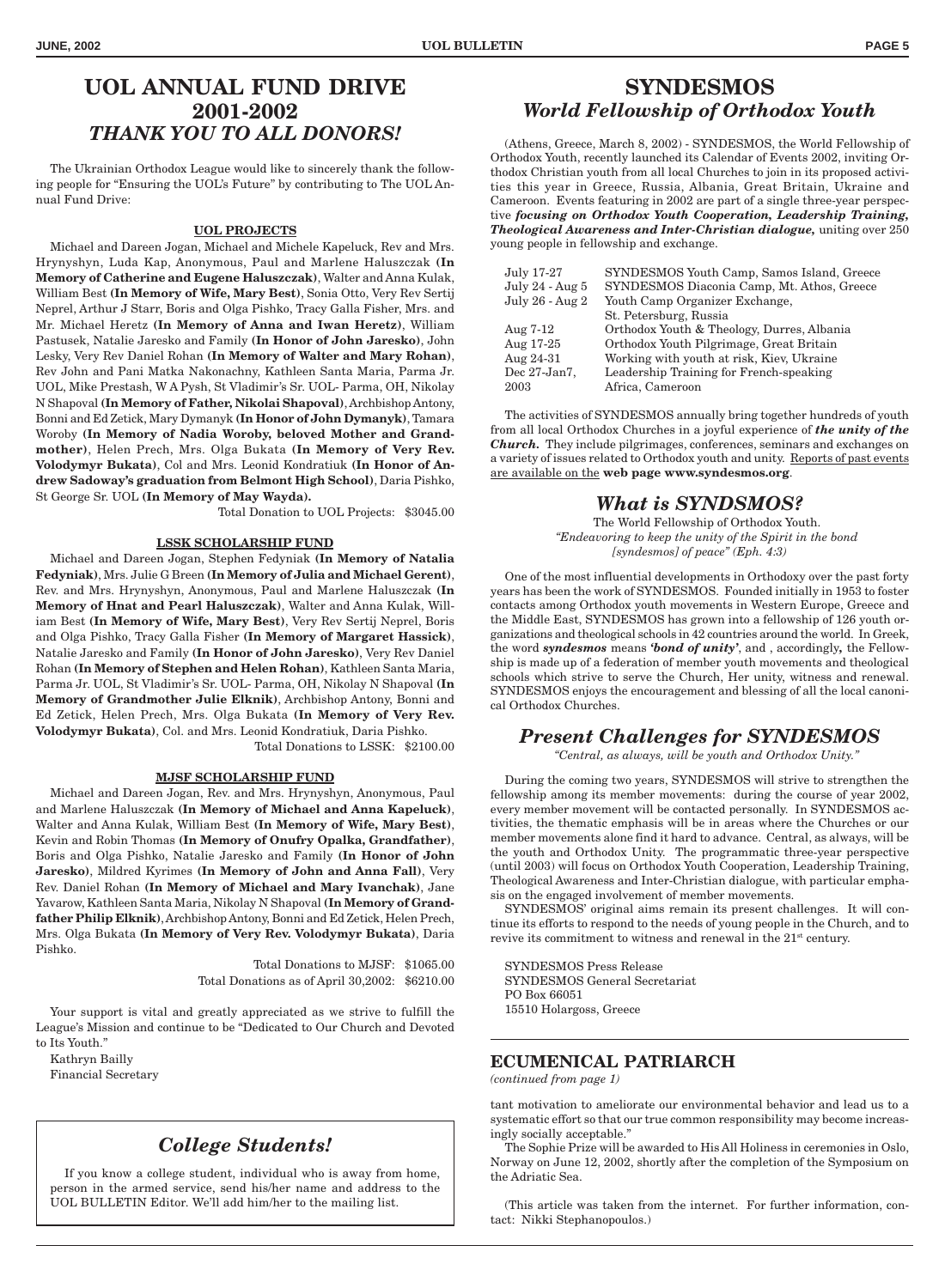# **LITERARY GENIUS DEFENDER OF UNIVERSAL HUMAN RIGHTS**

Elizabeth Mitchell, Staff Writer



*IVAN FRANKO (1856-1919)*

For several hundred years, the people of Ukraine were engaged in a struggle for national liberation and social emancipation. In the mid-1870's, a man of stature arrived in what was the Austrian province of Galicia (now Ukraine) promoting Ukrainian culture and helping it find a place among progressive cultures of the world. This man, Ivan Franko, was born August 27, 1856 into a family of hard working people. He spent his childhood in his native village where his searching, sensitive soul absorbed the hard sufferings and simple joys of the Ukrainian peasants in a remote Galician village later named after him.

Ivan Franko's literary talent matured while he studied literature and philology (linguistics) at the University of Lviv in the late 1870's. There he became a member of a radical youth group dealing with educational and propaganda campaigns. He edited and published a magazine which included his poetry urging his people to fight for happiness and progress. Ukrainians had not heard of such subversive revolutionary propaganda since the death of Taras Shevchenko in 1861. This irritated the authorities, and Franko was persecuted, arrested, and jailed for his socialistic principles. However, this did not shake his determination to fight for the cause of common people. In 1880 Franko was again arrested and charged with inciting the peasants against the authorities. Upon his release, he returned to political works with even greater fervor. He helped organize workers groups in Lviv and contributed articles to the Polish newspapers about the situation in Ukraine. Franko was one of the first writers not only in Ukraine but in the world to describe the beginning of the industrial organized struggle against capitalistic exploitation. Believing in a better future awaiting his people, he wrote:

"Gloom and tyranny will go, Your chains will fall away,

And all yokes will be smothered."

Franko regarded Ukraine as a sovereign entity belonging to the circle of free nations. At the same time, he devoted much attention to the defense of universal human rights. During this period of creative works, Franko's political poems became patriotic anthems, viz., *"NE PORA"* (It is not time yet to serve the Muscovites and the Poles) which influenced the outlook of the whole generation. For his philological contribution, Franko was awarded an honorary doctorate from Kharkiv University.

With his many gifts, encyclopedic knowledge and uncommon capacity for work, Franko made outstanding contributions to numerous areas of Ukrainian culture. He was a poet, a prose writer, playwright, literary critic, historian, translator and publisher. The themes of his works were drawn from the life and struggle of his people and from sources of world culture: Eastern cultural and Classical Renaissance traditions. He was a golden bridge between Ukrainian and world literature. Franko's prose works include over 100 short stories and dozens of novels. He also wrote for children—*"Les Mykyta"* being one of the most popular. Franko also translated into Ukrainian numerous works from world literature—*Homer, Goethe, Byron and Shakespeare,* among others.

Ivan Franko remained a realist who exposed the social illnesses of his time a citizen who wielded his pen as a formidable weapon in the struggle for change. He was the most outstanding poet of the post-Shevchenko period.

Source: UKRAINE: A Concise Encyclopedia UKRAINIAN ENCYCLOPE-DIA, IVAN FRANKO SELECTIONS, Kiev Dnipro Publishers, 1986

### **RELIGION: THIS COZY CORNER** *An Orthodox Book Review*

Fr. John W. Harvey

The "Our Father" may be the most well-known and used prayer in Christendom, but because of the dated language used, there is great misunderstanding as to what each verse really means. A Protestant friend of mine was dazzled by a book, which purported to give a new translation from more ancient texts and prompted radically novel insights. The book in question was based on a Syriac (akin to Aramaic as used by Jesus Himself) translation. The translators came from a New Age-Feminist viewpoint and their resultant work posed as shedding light on the "original meaning" of the prayer. In reality, translations always limp and can be easily twisted to fit the translator's worldview and presuppositions. The Syrian Orthodox Church (Jacobite) that still use Syriac would be astounded to see what violence has been done in translating their text by people who have no idea of Tradition. Yes, the Orthodox Church through Tradition has held the selfsame meaning and understanding of the prayer for some 2000 years.

The Western Church already had some misunderstandings and the King James translation certainly did not help to clarify the "Our Fathers". Over the years, our Metropolitan Constantine has often preached strongly on the correct meaning of the phrases of this prayer and now finally a book has been published expressing the same. One of the latest offerings of the St. Vladimir Seminary Press is the invaluable little volume, *Our Father*, authored by Fr. Alexander Schmemann. Not only is it a commentary and meditation on each verse, but a clarification and a correction of our own presuppositions gleaned from an imperfect text in English. We do not pray to be delivered from evil in general or from evils in particular, but rather from the evil one himself.

Do we actually believe that the Lord, who is the Lover of mankind, is capable of leading us into temptation? It is obvious that this book is needed now to help us pray with understanding and discernment. People so often rattle this prayer off by rote, but would be hard-pressed to explain properly its meaning.

Shirley Skocypec, at our St. Andrew's Bookstore, (732) 356-0090, at the Church Consistory, will be glad to send you this volume to you.

# **RELIGION: QUESTIONS AND ANSWERS**

Fr. John W. Harvey

**Question:** When my sister was in the hospital recently, a Catholic nun came by every day passing out Communion wafers. My sister said that she was Orthodox, but the nun was very insistent and so she took it rather that cause a commotion. Please comment on what she should have done in such cases.

**Answer:** In a way, it is somewhat of a compliment that Catholics are not lumping us with Protestants, yet we are NOT in Communion with them. People can be insistent, but as an Orthodox Christian you have your own pastor who will gladly visit, confess and commune you and so you must state that you cannot take their Communion. This is not being rude, but is reiterating a fact that we do not approach unity flippantly with Communion as the means of doing so. In such a case, it would be acceptable to have the visiting chaplain pray for you, and in this way no offense will be taken.

**Question:** During house blessings this year, I noticed that Father sprinkled our kittens and dog as well. I was happily surprised, but I had never seen this done before.

**Answer:** House blessing is a minor exorcism of sorts and we are cleansing your home environment of any presence or oppression of the evil one. Look at the scripture and you will find that demons want to be in a human being, but if that is not possible an animal is a welcome host. Just remember Legion going into the pack of swine as they were driven out of the man by Jesus. Certainly we want our precious pets free from such and our whole household devoid of demonic oppression and influence. In the blessing, we reiterate that Jesus is Lord and Master of the household and that we are rededicating our lives to Christ. As we give in to sin, we open the door to the evil one through compromise.

How often do we say that as a person develops sinful habits, he is consumed by sin. As we cleanse our living space, it is good that all inhabitants, human as well as pets are blessed.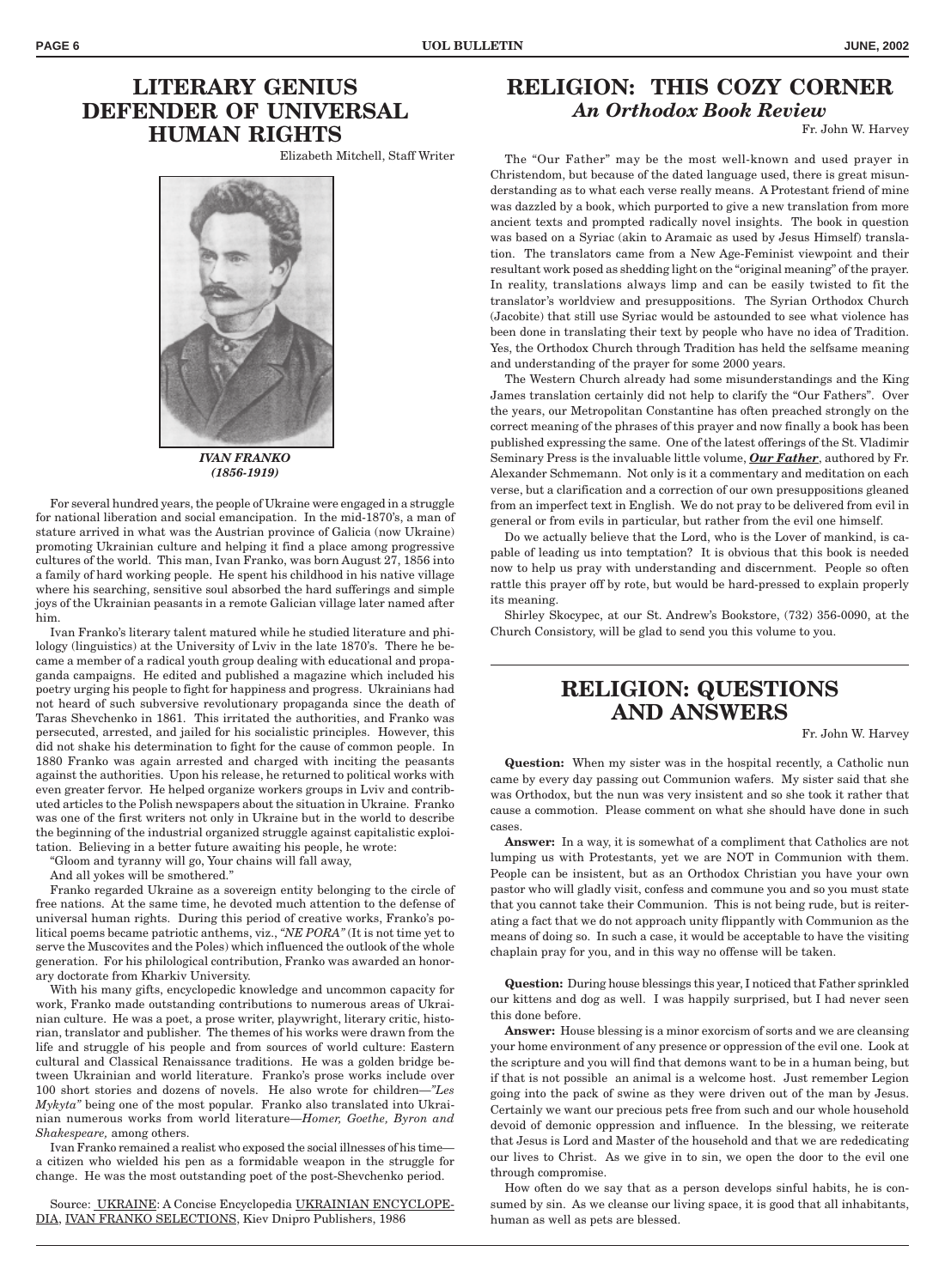### **UOL YOUTH COMMISSION** *"Suggested Outreach Initiatives"*

The following are suggested ways for Senior Chapters to honor high school graduates and introduce them to the Senior UOL.

#### **HIGH SCHOOL GRADUATE RECOGNITION**

- 1. The Sr. UOL presents gifts to Jr. UOL members and all graduates from your parish. Inscribe a special message on the gift for those who are moving on to the Sr. chapter. Include a card signed by all Sr. UOL members. Suggested gifts: Orthodox Study Bible, Cross or Icon.
- 2. Publish the names of the graduates in the Parish Bulletin. Prepare a brief article about their accomplishments and highlight their work with the Jr. UOL.
- 3. Design and place a plaque in your parish on which Jr. UOL Member's names are added upon graduation from high school. Include on the plaque local or national offices held by the graduate.

#### **INTRODUCTION TO THE SENIOR UOL**

- 1. The Sr. Chapter hosts a special luncheon to honor the graduates. The event may be held at a Sr. UOL member's home, or at a restaurant to create a special memory for the graduates. Invite current college students/past Jr. UOL members and other young adults so the graduates can learn about the UOL experiences that their peers have had.
- 2. Invite Jr. UOL members who are about to graduate from high School to a Sr. UOL meeting before the end of their senior year. Inform them that the Sr. UOL Chapter will pay their membership dues for their first year as a senior.

Explain the mission of the UOL and the current projects on which the Sr. Chapter is currently working, Ask them for their ideas and input. When you have a college graduate about to become active in the Sr. Chapter, ask him/her in which projects/ activities he/she may wish to work, or even chair.

- 3. Inform all graduates about Young Adult Programs that are sponsored by the UOL and provide them with dates and other information about upcoming events. Acquire their school address and forward it promptly to the current national UOL Young Adult Chairman so they can receive mailings about young adult activities.
- 4. Constantly communicate with college students advising them about local, regional, and national UOL activities and programs while they are away at school. Do the same for individuals who are in the armed services or have moved to a location where there is no UOL chapter.

For more information and ways to reach out to prospective Sr. UOL members, contact: Natalie Kapeluck, Chair

> **UOL Youth Commission** 131 Baldwin Rd., Carnegie, PA 15106 Phone: 412.488.9664 uocyouth@aol.com

*Then said a rich man, Speak to us of Giving. And he answered:*

*You give but little when you give of your possessions.*

*It is when you give of yourself that you truly give.*

*– (Kahil Gibran, The Prophet)*

*The Will of God will never take you to where the Grace of God will not protect you.*

*Wisdom has two parts: (1) Having a lot to say; (2) Not saying it!*

### **WELCOME BACK** *St. Mary's Senior UOL Chapter, Rochester, NY*

On April 27 and 28th I had the pleasure of visiting St. Mary the Protectress Parish in Rochester, New York at the request of the Sr. UOL Executive Board. My husband Geof and I were warmly welcomed by newly tonsured Heirmonk Philip and parishioners who attended Vespers on Saturday and Divine Liturgy on Palm Sunday.

After the Divine Liturgy the parish hospitality continued at the coffee hour, during which parishioners listened attentively to an overview presentation about the League and its Mission Statement, most of which was in Ukrainian. Shortly after that, there was a meeting with former UOL members regarding the status of their chapter. After their questions were answered and concerns addressed and discussed, a motion was made, seconded and passed to reactive the chapter.

On behalf of the UOL National Executive Board and all League members, I applauded their decision to return to our UOL family. Based on what I observed and heard, I have no doubt that this reactivated Senior UOL Chapter is well on it's way to a successful year locally and nationally.

We sincerely greet and welcome back the members of the Rochester Senior UOL Chapter and Father Philip and look forward to your active participation in the life and future of the League!

Helen Boyko Greenleaf First Vice President

# **CARNEGIE SR. UOL CHAPTER**

Our 37th Annual Pysanka Sale and Food Bazaar proved to be a success again this year with hundreds in attendance purchasing Easter eggs, food, baked goods, religious and cultural items. This is the chapter's main moneymaking project for the year, except for our Sunday Coffee, the proceeds of which pay the national UOL membership for each member. The Junior Chapter is also given a number of Sundays to host the coffee hour.

Beverly and Michael Kapeluck, together with Pat Sally and a committee of very hard workers head the Egg Sale.

Congratulations and best wishes for a successful career to Gretchen Reinhart who has been accepted at the University of Pittsburgh Medical School.

Deepest sympathies to the Zatezalo, Markiw and Reinhart families on the death of John Zatezalo, who fell asleep in the Lord at the age of 48. Memory Eternal!

Our parish will celebrate its 100<sup>th</sup> Anniversary on November 23, 2003, with John Stasko serving as chairman. A number of other UOL members are chairing various committees relative to this historic parish event.

God's blessing on His Beatitude Metropolitan Constantine as he celebrates the 30th Anniversary of his consecration to the Episcopate in our Holy Ukrainian Orthodox Church. Many, many years, Vladyko!

Elizabeth Mitchell Reporter

# **STS. PETER & PAUL JR. UOL CHAPTER** *Carnegie, PA*

The Carnegie Jr. Chapter has been really busy during the last month getting ready for Pascha.

On April 21st, chapter members participated in an egg hunt, then our Chapter sponsored a pancake breakfast fundraiser. All of the Junior members helped in the kitchen, serving line and did the clean-up. Oh Yes…our mothers and advisors assisted with the breakfast. Then on April  $27<sup>th</sup>$  we had a Children's Confession and Fr. Steve did a Children's Liturgy where he explained the various parts of the Liturgy. Following the Liturgy, we dyed eggs that were given to all parishioners after the Easter Sunday Liturgy.

On May 4th, we participated in the reading of the Acts of the Apostles. And of course, on May 5th we celebrated Pascha. The Jr's. were very happy about the Pascha celebration.

The Jr. Chapter members had a lot of fun throughout the month of April, and we have had a good time throughout the past year.

We would like to thank all of Sts. Peter and Paul parishioners for their help and support with all of our Jr. UOL activities and events. Natasha Walewski

Jr. UOL Chapter Reporter